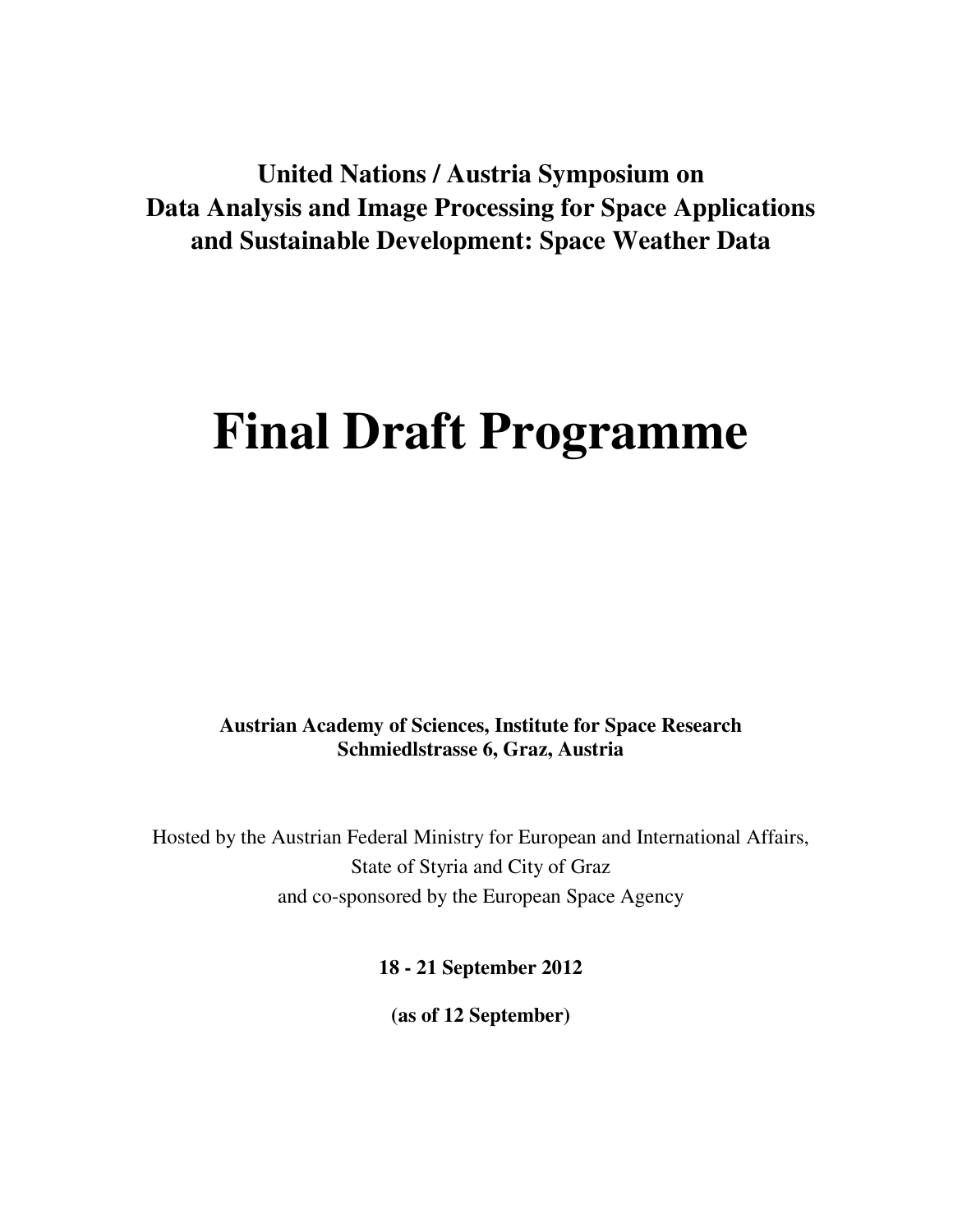## **Honorary Committee (in alphabetical order, as of June 2012):**

| H. Böck            | Federal Ministry for European and International Affairs, Austria |  |
|--------------------|------------------------------------------------------------------|--|
| F. Nordlund        | European Space Agency, France                                    |  |
| K. Edlinger-Ploder | Member of the Government, State of Styria, Austria               |  |
| S. Nagl            | Mayor, City of Graz, Austria                                     |  |
| M. Othman          | Director, Office for Outer Space Affairs, United Nations         |  |
| F. Voves           | Governor, State of Styria, Austria                               |  |

## **Programme Committee (in alphabetical order):**

| J. Davila     | <b>NASA</b>                                                         |  |
|---------------|---------------------------------------------------------------------|--|
| C. Stix-Hackl | Federal Ministry for European and International Affairs, Austria    |  |
|               | (Chairman of the Programme Committee)                               |  |
| L. Czaran     | Office for Outer Space Affairs, United Nations                      |  |
| J. Head       | U. S. Department of State                                           |  |
| O. Koudelka   | <b>JOANNEUM RESEARCH</b> and Graz University of Technology, Austria |  |
| J. Ortner     | EURISY, Austria                                                     |  |
| W. Riedler    | Austrian Academy of Sciences, Austria                               |  |
| M-E. De Vel   | European Space Agency, France                                       |  |

### **Local Organizing Committee (in alphabetical order –as of June 2012):**

| A. Edler           | <b>JOANNEUM RESEARCH</b>                |
|--------------------|-----------------------------------------|
| A. Fuchs-Fehringer | <b>Graz Tourism</b>                     |
| G. Haubenhofer     | City of Graz                            |
| B. Kössler         | <b>JOANNEUM RESEARCH</b>                |
| O. Koudelka        | <b>JOANNEUM RESEARCH</b>                |
| W. Riedler         | Austrian Academy of Sciences (Chairman) |
| A. Rupprecht       | State of Styria                         |
|                    |                                         |

#### Focal Point:

Office for Outer Space Affairs United Nations Office at Vienna P.O. Box 500, A-1400 Vienna, Austria

Lorant Czaran Phone: (+43) 1-26060-4158<br>Fax: (+43) 1-26060-7-415  $(+43)$  1-26060-7-4158 Email: czaran@unoosa.org

#### Local Organizers:

JOANNEUM RESEARCH Forschungsgesellschaft mbH

Otto Koudelka DIGITAL - Institute of Information and Communication Technologies Space and Acoustics Steyrergasse 17, 8010 Graz, Austria

Birgit Kössler JOANNEUM RESEARCH, Leonhardstraße 59, A-8010 Graz Phone: (+43) 664 602876 1256 FAX: (+43) 316 8769 1256<br>Email: birgit.koessler@ioanne birgit.koessler@joanneum.at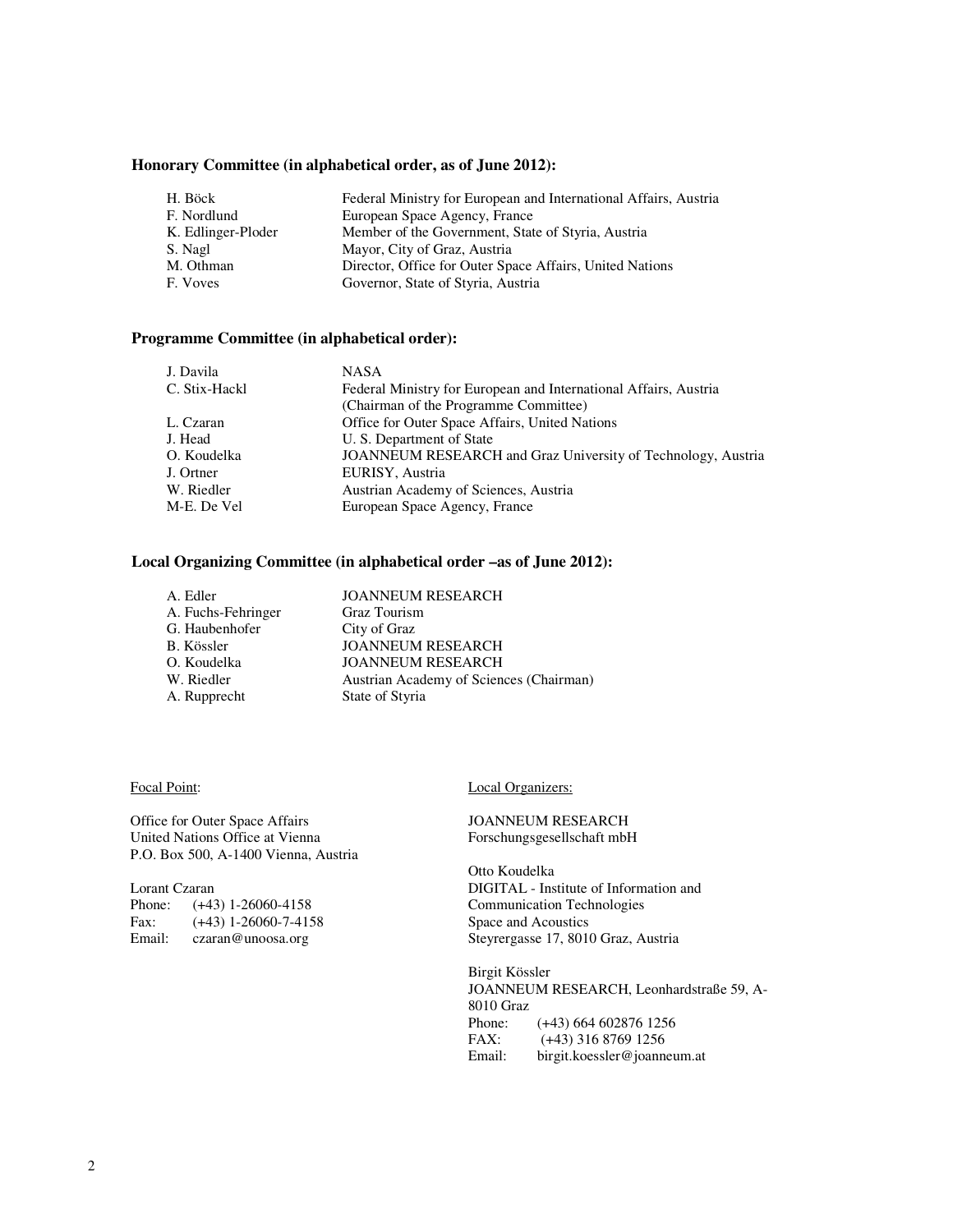# **Tuesday, 18 September 2012**

| <b>Morning</b><br>08:00 | <b>Registration</b>                                                                                                        |                                                                                                                                                                                                                                                                                                                                                                                        |
|-------------------------|----------------------------------------------------------------------------------------------------------------------------|----------------------------------------------------------------------------------------------------------------------------------------------------------------------------------------------------------------------------------------------------------------------------------------------------------------------------------------------------------------------------------------|
| 09:00                   | <b>Opening Ceremony</b><br>Master of Ceremony (W. Riedler, Austrian Academy of Sciences)                                   |                                                                                                                                                                                                                                                                                                                                                                                        |
| 09:10                   | <b>Welcome / Opening Remarks</b>                                                                                           | Helmut O. Rucker, Austrian Academy of<br>О<br><b>Sciences</b><br>Juha-Pekka Luntama, European Space<br>O<br>Agency<br>Peter Piffl-Percevic, City of Graz<br>$\circ$<br>Martin Kraemer, Austrian Federal<br>$\circ$<br>Ministry for European and International<br>Affairs (Permanent Mission to the UN)<br>Luc St.-Pierre, United Nations Office for<br>O<br><b>Outer Space Affairs</b> |
| 10:00                   | <b>Keynote Addresses, Introduction</b>                                                                                     |                                                                                                                                                                                                                                                                                                                                                                                        |
| 10:00                   | Chairperson: Luc St.-Pierre, United Nations Office for Outer Space Affairs<br>Keynote: An Introduction to Space<br>Weather | Davila, Joseph, NASA/GSFC                                                                                                                                                                                                                                                                                                                                                              |
| 10:30                   | Keynote: Opening of the International<br>Center for Space Weather Science and<br>Education (ICSWSE) of Kyushu University   | Yoshikawa, Akimasa, ICSWSE Japan                                                                                                                                                                                                                                                                                                                                                       |
| 11:00                   | Coffee/Tea Break                                                                                                           |                                                                                                                                                                                                                                                                                                                                                                                        |
| 11:30                   | Keynote: ESA SSA-SWE Segment<br>Perspectives of Space Weather<br>Observations                                              | Luntama, Juha-Pekka, ESA SSA-SWE                                                                                                                                                                                                                                                                                                                                                       |
| 12:00                   | Objectives of the 2012 Symposium<br>Information and Symposium Logistics,<br><b>Future Symposium Series Plans</b>           | Czaran, Lorant, United Nations Office for<br><b>Outer Space Affairs</b>                                                                                                                                                                                                                                                                                                                |
| 12:20                   | Lunch                                                                                                                      |                                                                                                                                                                                                                                                                                                                                                                                        |
| Afternoon<br>13:30      | <b>Session 1: Worldwide Instrument Arrays, Data Products</b><br>Chairperson: Johannes Ortner<br>Rapporteur:                |                                                                                                                                                                                                                                                                                                                                                                                        |
| 13:30                   | Keynote: Space Weather: Historical<br>Perspectives and the Northern Lights                                                 | Brekke, Pål, Norwegian Space Centre                                                                                                                                                                                                                                                                                                                                                    |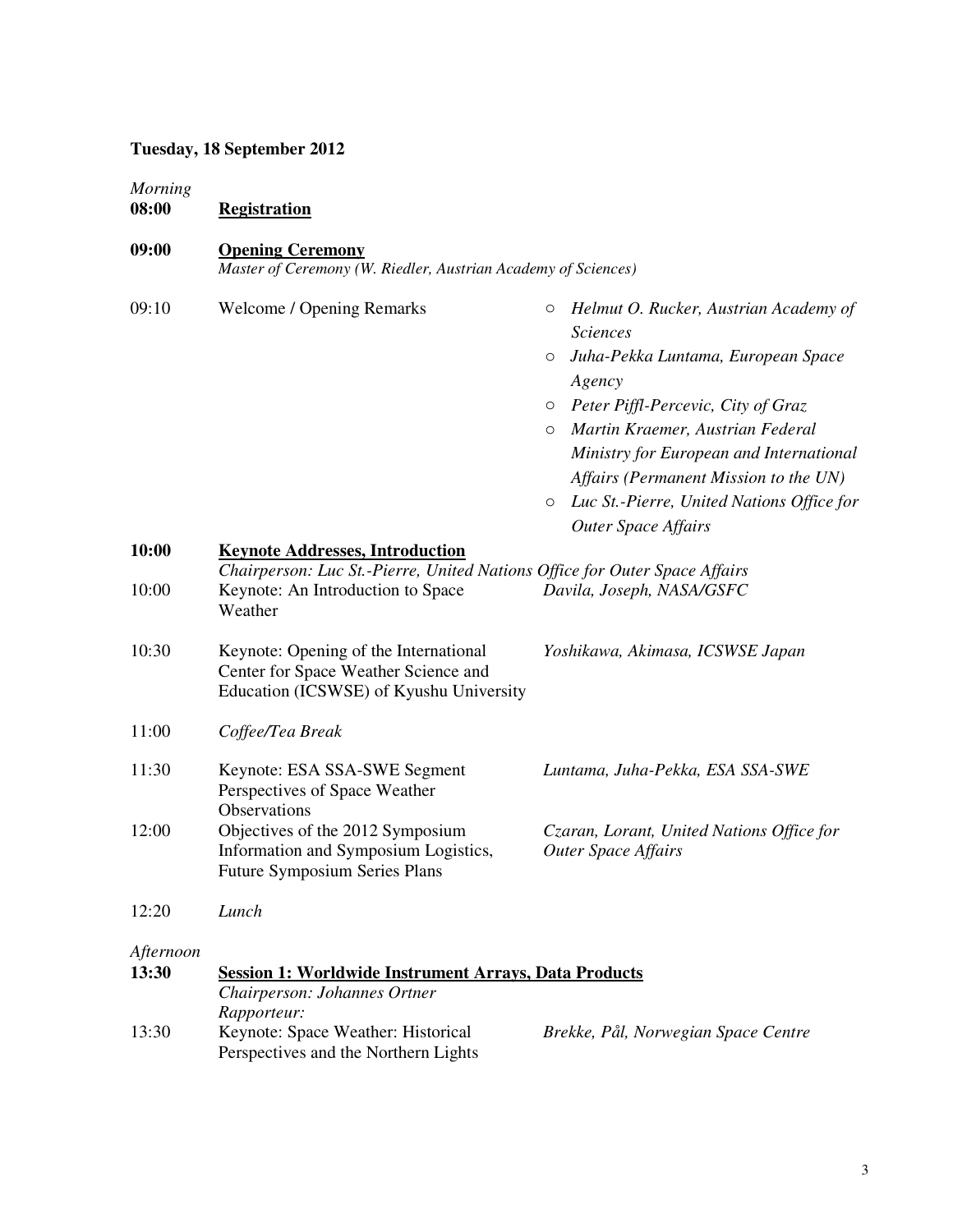| 14:00 | An Overview of the UN Basic Space<br>Science Initiative (IHY, ISWI, Instrument<br>Arrays), Future Plans               | Haubold, Hans, UNOOSA                                    |
|-------|-----------------------------------------------------------------------------------------------------------------------|----------------------------------------------------------|
| 14:30 | Contributions of IHY and ISWI to Africa:<br>Scientific Results and Infrastructural<br>Development                     | Rabiu, A.B., NASDRA Nigeria                              |
| 14:50 | Coffee/Tea Break                                                                                                      |                                                          |
| 15:20 | Identification of Night-time F-Region<br><b>Currents from CHAMP Satellite</b><br>Observations Over Equatorial Africa. | Adero, A., Kenya Polytechnic University                  |
| 15:40 | Estimating the geo-effectiveness of halo<br>CMEs from associated solar and IP<br>parameters using neural networks     | Uwamahoro, Jean Kigali Institute of<br>Education, Rwanda |
| 16:00 | Space Weather on Extrasolar Planetary<br>Systems                                                                      | Hanslmeier, Arnold, University of Graz,<br>Austria       |
| 16:20 | Discussion on Space Weather Data and<br>Analysis, Needs, Expected Symposium<br><b>Outcomes</b> ; Conclusions          | All participants                                         |
| 17:15 | Transfer to the hotel                                                                                                 |                                                          |
| 19:00 | Transfer from the hotel to the "Burgring"<br>(centre of Graz)                                                         |                                                          |
| 19:30 | [Reception hosted by the Governor of the State of Styria F. Voves<br>(Weisser Saal at the Grazer Burg)]               |                                                          |

# **Wednesday, 19 September 2012**

| Morning |                                                                            |                                                                |  |
|---------|----------------------------------------------------------------------------|----------------------------------------------------------------|--|
| 09:00   | <b>Session 2: Data Access and Analysis, Tools</b>                          |                                                                |  |
|         | Chairperson: Hans Haubold, , United Nations Office for Outer Space Affairs |                                                                |  |
|         | Rapporteur:                                                                |                                                                |  |
| 09:00   | Analysing Data about Radiation Effects on<br>Electronics                   | Beck, Peter, AIT Vienna, Austria                               |  |
| 09:30   | Solar wind influence on planetary radio<br>emission                        | Panchenko, Mykhaylo, Space Research<br>Institute Graz, Austria |  |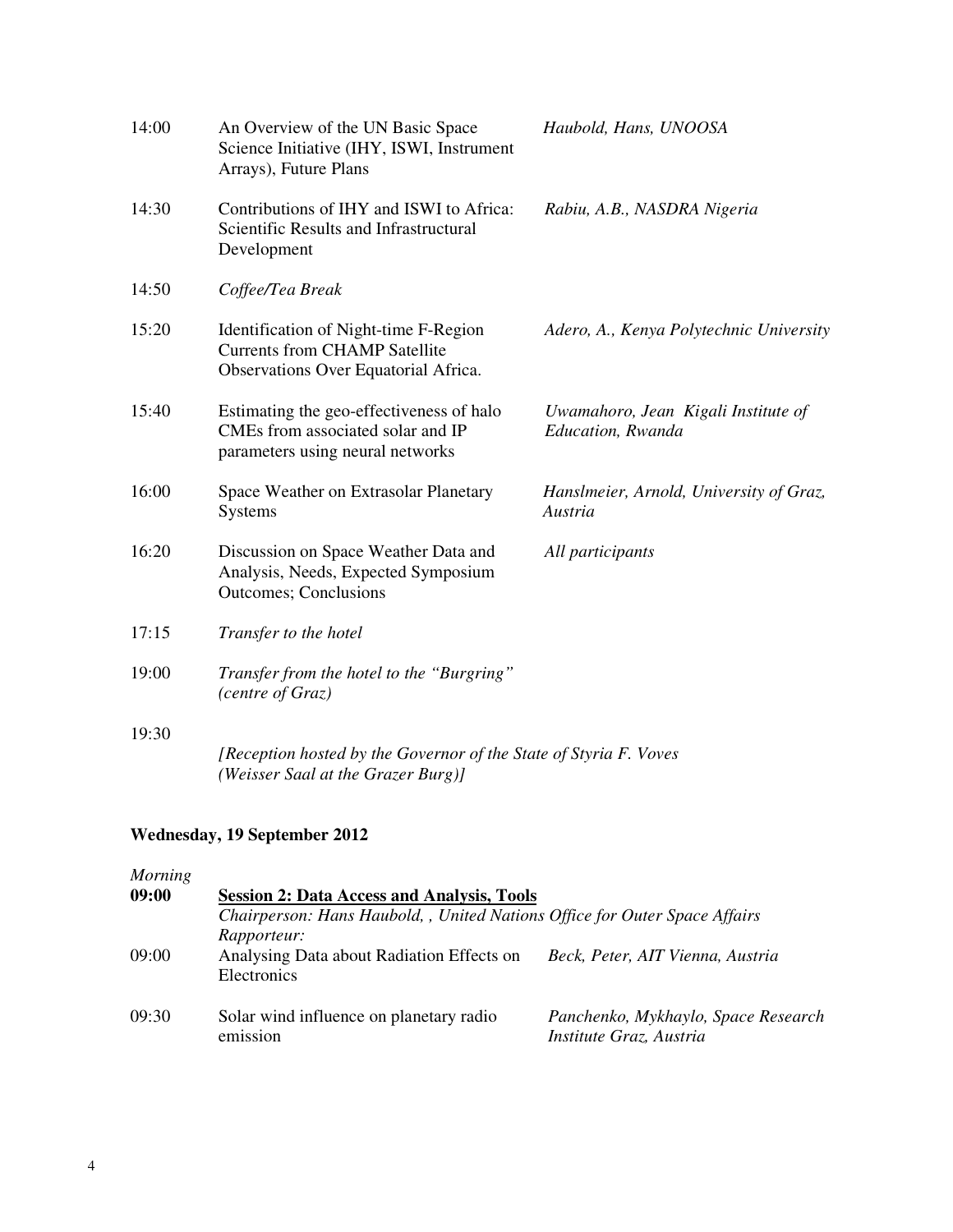| 10:00              | Stereoscopic Observations of solar Type III<br>radio bursts in the outer corona                                                               | Boudjada, Mohammed, Space Research<br>Institute Graz, Austria          |
|--------------------|-----------------------------------------------------------------------------------------------------------------------------------------------|------------------------------------------------------------------------|
| 10:30              | Coffee/Tea Break<br>IRI-2007 FOF2 Predictions at Ouagadougou                                                                                  | Ouattara, Frederic, Burkina Faso                                       |
| 11:00              | <b>Station During Quiet Time Periods From</b><br>1985 to 1995                                                                                 |                                                                        |
| 11:20              | Multi-wavelength investigation of coronal<br>holes and associated solar wind flows                                                            | Shugay, Yulia, Russia                                                  |
| 11:40              | The Importance of Satellite Data in Space<br><b>Weather Modelling</b>                                                                         | Ogunmodimu, Olugbenga, Nigeria                                         |
| 12:00              | Data Analysis of Ground-based<br>Observations                                                                                                 | Poetzi, Werner, Kanzelhoehe<br>Observatory/University of Graz, Austria |
| 12:20              | Lunch                                                                                                                                         |                                                                        |
| Afternoon<br>13:30 | <b>Session 3: Data Access and Analysis, Tools</b><br>Chairperson: Lorant Czaran, United Nations Office for Outer Space Affairs<br>Rapporteur: |                                                                        |
| 13:30              | <b>Standard Deviation Analysis vs. Diffusion</b><br><b>Entropy Analysis</b>                                                                   | Haubold, Hans, UNOOSA                                                  |
| 14:00              | The "Key-Players" of Space Weather                                                                                                            | Nakamura, Rumi, Space Research Institute<br>Graz, Austria              |
| 14:20              | Signatures of Anatolian Bump in ITNE -<br>CIDR of Egypt                                                                                       | Mahrous, Ayman, Egypt                                                  |
| 14:40              | Investigating Latitudinal-Dependence of the<br>Time Response of the Ionosphere to<br>Geomagnetic Activity                                     | Abdulrahim, R.B, Nigeria                                               |
| 15:00<br>15:30     | Coffee/Tea Break<br>Electric field Anomalies in the Mid Latitude<br>Ionosphere: Possible Connection With<br>Earthquakes                       | Danov, Dimitar, Bulgaria                                               |
| 15:50              | Studies of OI 630.0 nm Night Airglow and<br>GPS-TEC Observations During the<br>Geomagnetic Storm of November 20, 2003                         | Shetti, D.J., India                                                    |
| 16:10              | <b>Short Presentation: Effects of Severe Space</b><br>Weather on Man and Environment                                                          | Akinola, B, Nigeria                                                    |
| $16:25 -$<br>17:00 | Discussion; Conclusions for the day                                                                                                           | <b>All Participants</b>                                                |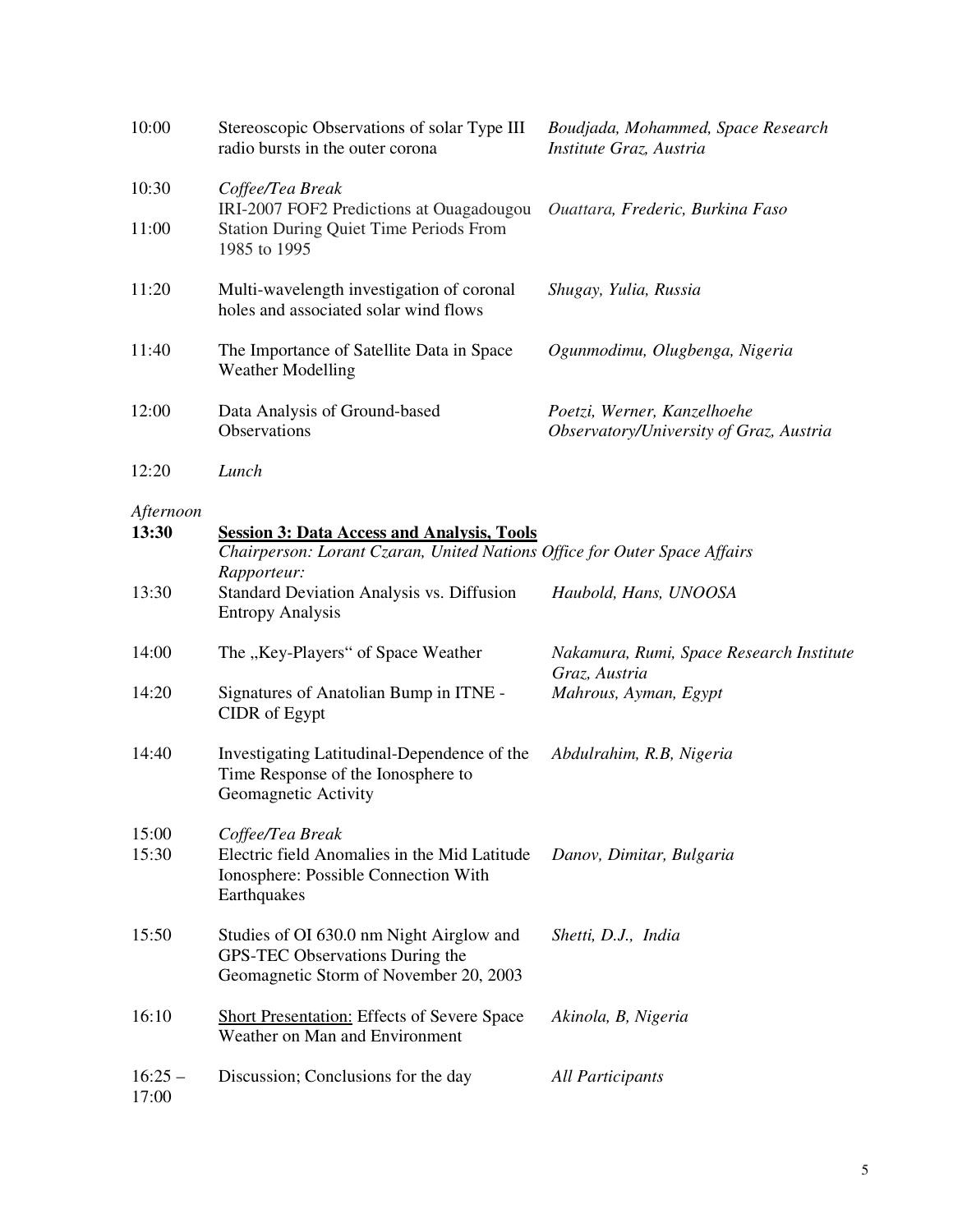| 18:00 | Transfer from the hotel to the "Andreas- |
|-------|------------------------------------------|
|       | <i>Hofer-Platz"</i> (centre of Graz)     |
|       |                                          |

19:00 *[Reception hosted by the Mayor of the City of Graz S. Nagl (Rathaus)]* 

# **Thursday, 20 September 2012**

*Morning*

| Session 4: Hands-on Training in Data Analysis Tools, Data Access                                                           |                                                                                                                                   |
|----------------------------------------------------------------------------------------------------------------------------|-----------------------------------------------------------------------------------------------------------------------------------|
| - Kyushu University on data analysis<br>- Graz TU/Observatory on STEREO, other Image Processing - TBC<br>- Other tools TBC |                                                                                                                                   |
| Coffee/Tea Break                                                                                                           |                                                                                                                                   |
| Hands-on Workshop continues                                                                                                |                                                                                                                                   |
| Lunch                                                                                                                      | <b>Symposium Participants can register for</b><br>short presentations about their work<br>(a sign-up list will be made available) |
| Afternoon<br>Session 5: Hands-on Training in Data Analysis Tools, Data Access (Continued)                                  |                                                                                                                                   |
| Hands-on Workshop, Conclusions                                                                                             |                                                                                                                                   |
|                                                                                                                            |                                                                                                                                   |
|                                                                                                                            |                                                                                                                                   |

| 15:00<br>15:30 | Coffee/Tea Break<br>Automated image processing and Data<br>Analysis for Space Applications | Kampengele, Mumba Dauti, Ndola, Zambia |
|----------------|--------------------------------------------------------------------------------------------|----------------------------------------|
| 15:50          | <b>Short Presentation: Update on Space</b><br>Weather Activities in Croatia                | Fijar, Renato, Croatia                 |
| 16:05          | <b>Short Presentation: Iraq Space Weather</b><br>Activities                                | Awnar, Azhar, Iraq                     |
| 16:20          | <b>Short Presentation:</b>                                                                 | <b>TBC</b>                             |
| 16:35          | <b>Short Presentation:</b>                                                                 | <b>TBC</b>                             |
| 16:40          | Discussions; Conclusions for the day                                                       |                                        |
| 17:30          | Transfer to the Centre of Graz                                                             |                                        |
| 18:00          | Guided tour through the City                                                               |                                        |